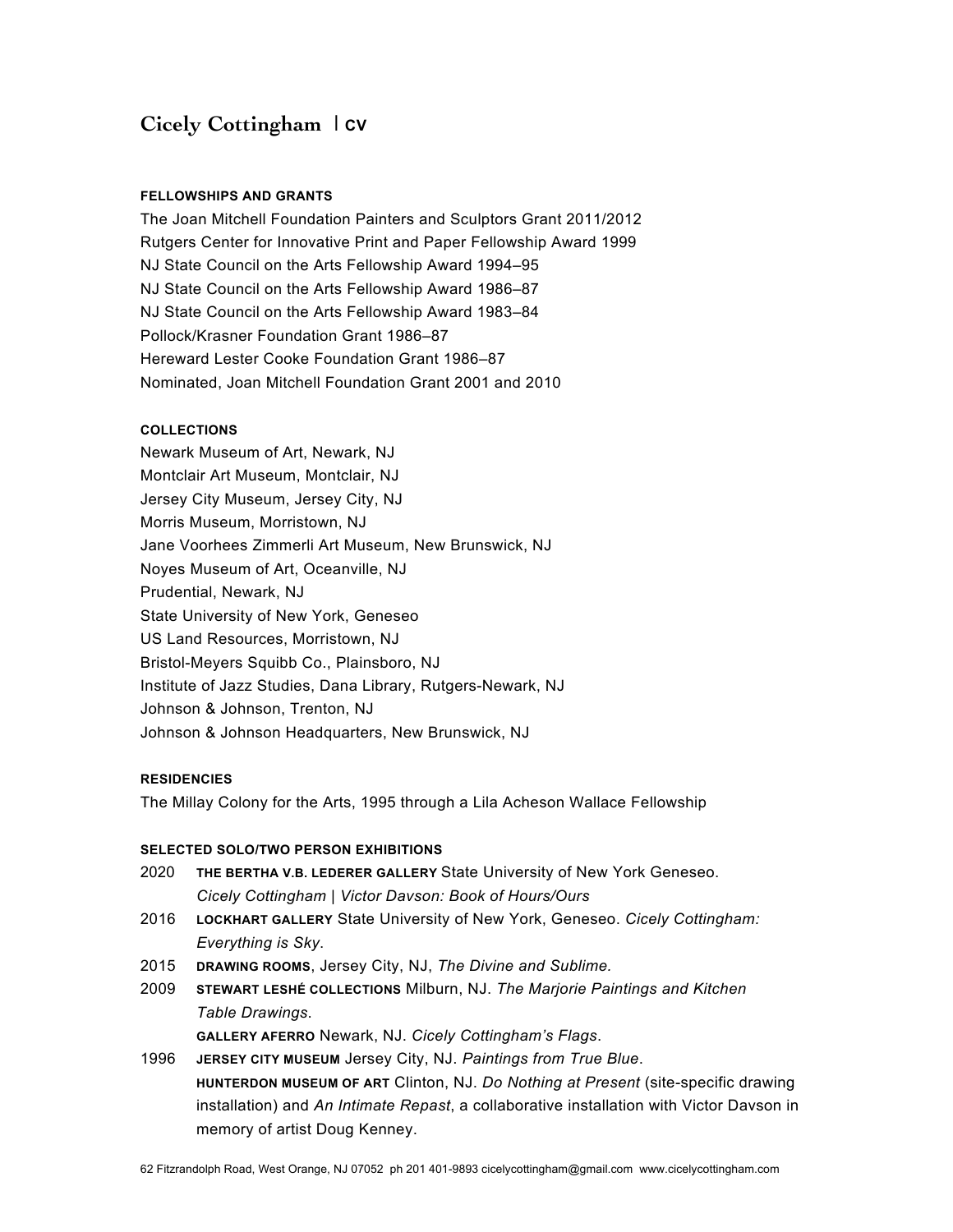- 1994 **ALJIRA, A CENTER FOR CONTEMPORARY ART** Newark, NJ. *Bending Over Backwards, Drawings from the Last Few Years*.
- 1989 **GALLERY JUPITER** Little Silver, NJ. *Cicely Cottingham Paintings*.
- 1987 **GALLERY JUPITER** Little Silver, NJ. *Inner Light*.
- 1985 **JERSEY CITY MUSEUM** Jersey City, NJ. *Cicely Cottingham Drawings*.
- 1983 **SAMUEL C. WILLIAMS LIBRARY GALLERY** Stevens Institute of Technology, Hoboken, NJ. *Paper Landscape.*

#### **SELECETED GROUP EXHIBITIONS**

- 2019 **KRESGE GALLERY, BERRIE CENTER FOR PERFORMING AND VISUAL ARTS** Ramapo College, Mahwah, NJ. *Sustained Investigations*, Frances Barth, Cicely Cottingham, Joanne Howard, Kaare Rafoss.
- 2017 **THE GALLERY AT NELL PAINTER'S STUDIO** Newark, NJ. *Subject Matter Vol II*. Nell Painter, Cicely Cottingham, Victor Davson. Popup Exhibition and Symposium. **NEW JERSEY STATE MUSEUM** Trenton, NJ. *New Jersey Arts Annual—Special Edition.*
- 2016 **ONLINE EXHIBITION** *Outrage: Artists Respond to the Election of Donald Trump*.
- 2014 **NEW JERSEY STATE MUSEUM** Trenton, NJ. *Aljira at 30, Dream and Reality*. **THE GALLERY AT NELL PAINTER'S STUDIO** Newark, NJ. *Subject Matter*. Nell Painter, Cicely Cottingham, Victor Davson. Popup Exhibition and Symposium.
- 2010 **THE BERTHA V.B. LEDERER GALLERY** State University of New York, Geneseo. *Drawn to New York*, a drawing invitational.
- 2007 **THE PRINT CENTER** Philadelphia, PA *100 New Jersey Artists Make Prints*. *Fifteen Years of the Rutgers Center for Innovative Print and Paper*.
- 2004 **BRADBURY GALLERY** Arkansas State University, Jonesboro, AK. *100 New Jersey Artists Make Prints. Fifteen Years of the Rutgers Center for Innovative Print and Paper.* **JOHNSON & JOHNSON CORPORATE GALLERY** New Brunswick, NJ. *100 New Jersey Artists Make Prints*. *Fifteen Years of the Rutgers Center for Innovative Print and Paper*.
- 2003 **NOYES MUSEUM OF ART** Oceanville, NJ. *100 New Jersey Artists Make Prints*. *Fifteen Years of the Rutgers Center for Innovative Print and Paper*. **MORRIS MUSEUM** Morristown, NJ. *100 New Jersey Artists Make Prints. Fifteen Years of the Rutgers Center for Innovative Print and Paper*.
- 2002 **NEW JERSEY STATE MUSEUM** Trenton, NJ. *100 New Jersey Artists Make Prints. Fifteen Years of the Rutgers Center for Innovative Print and Paper*.
- 1999 **VISUAL AIDS** New York, NY. By invitation. *Postcards from the Edge*.
- 1996 **NOYES MUSEUM OF ART** Oceanville, NJ. *New Jersey State Council on the Arts Fellowship Exhibition 1994–95.*
- 1995 **MERCER GALLERY** Rochester, NY. *Markings*. A Drawing Invitational. **JERSEY CITY MUSEUM** Jersey City, NJ. *Drawing Invitational*.
- 1994 **NEW JERSEY STATE MUSEUM** Trenton, NJ. By invitation. *New Jersey Arts Annual*.
- 1992 **SCHICK ART GALLERY SKIDMORE COLLEGE** Saratoga Springs, NY. *Ceremonies of the Spirit/Explorations and Interpretations*.
- 1991 **MONTCLAIR ART MUSEUM** Montclair, NJ. By invitation. *New Jersey Arts Annual*. **THE TRENTON CITY MUSEUM AT ELLARSLIE** Trenton, NJ. A collaboration with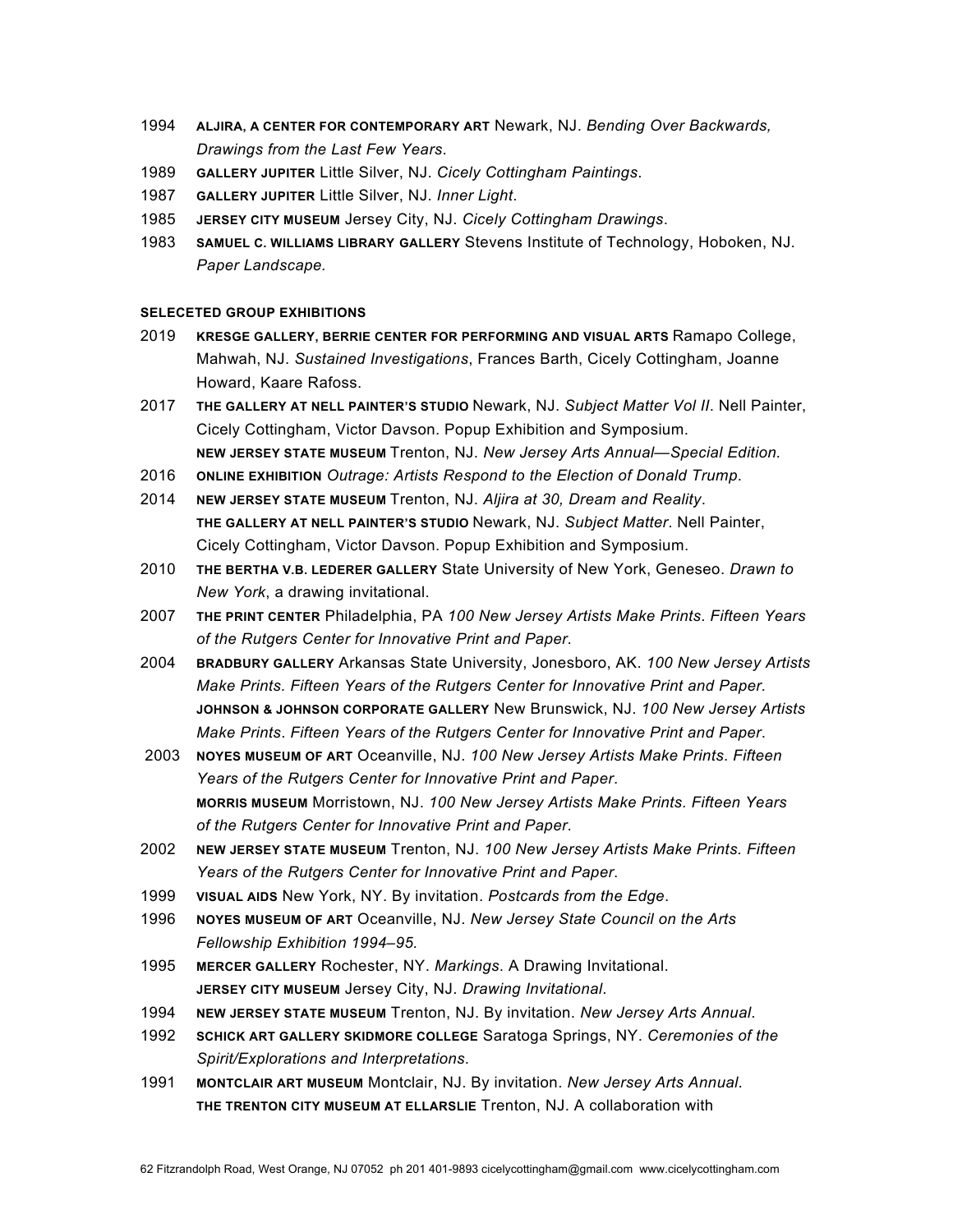Aljira, a Center for Contemporary Art, Newark, NJ. *The Capitol City Meets the Renaissance City.*

**CITY WITHOUT WALLS** Newark, NJ. *Intimacy.*

- 1990 **ARTISTS SPACE** New York, NY. *Selections: Aljira and Artists Space*. **ALJIRA, A CENTER FOR CONTEMPORARY ART** Newark, NJ. *Review/Preview*. **ARTWORKS** Trenton, NJ. *Counterparts.*
- 1989 **THE GALLERY AT MERCER COUNTY COMMUNITY COLLEGE** Trenton, NJ. *Inaugural Exhibition*, *Seven New Jersey Artists*.
- 1988 **JERSEY CITY MUSEUM** Jersey City, NJ. *Landscapes*.
- 1987 **NOHO GALLERY** New York, NY. Invitational, *One Plus One.* **KORN GALLERY, DREW UNIVERSITY** Madison, NJ. *Working Drawings*. **CITY WITHOUT WALLS** Newark, NJ. *On Line*. **ALJIRA, A CENTER FOR CONTEMPORARY ART** Newark, NJ. *Realities II*. **LA MAMMA'S LA GALLERIA** New York, NY. *Regular Beauties*. **NEW JERSEY CENTER FOR VISUAL ARTS** Summit, NJ. *Contemporary American Landscape/Reflections of Social Change*.
- 1986 **NEWARK MUSEUM OF ART** Newark, NJ. *Recent Acquisitions.* **THE BOAT HOUSE, PROSPECT PARK** Brooklyn, NY. *A Change in the Weather*. **CITY WITHOUT WALLS** Newark, NJ. *Real Property, A Contemporary Landscape Show*. **NEW YORK OPEN CENTER** *Women's Caucus on Art 1986 National Conference*, *The Artist and the Spiritual Quest.* **ESSEX COUNTY COLLEGE AND ALJIRA** Newark, NJ*. In Honor of Greatness: A Tribute to the Reverend Dr. Martin Luther King, Jr.*
- 1985 **ZIM-LERNER GALLERY** New York, NY. *From the Other Side*. **BESS CUTLER GALLERY** New York, NY. *Little Works by Big Thinkers.* **THE NEWARK MUSEUM OF ART** Newark, NJ. *New Jersey Artists, Fifth Biennial Exhibition*. **HUNTERDON ART CENTER** Cinton, NJ. *NJ State Council on the Arts Fellowship Exhibition 1983–84.*
- 1984 **ALJIRA, A CENER FOR CONTEMPORARY ART** Newark, NJ. *Of and On Paper*. **TWEED GALLERY** Plainfield, NJ. *In The Pink*. **OFFICE OF SENATOR FRANK R. LAUTENBERG** Washington, DC. *Fine Art by New Jersey Artists*.

**PAUL ROBESON GALLERY** Rutgers-Newark, NJ. *New Jersey Curators' Choice*. Invited by Gary Reynolds, Curator of Painting and Sculpture, The Newark Museum of Art **UNION NJ YM-YWHA** Union, NJ., *Union YM-YWHA 25th Annual Invitational Art Exhibition*, Invited by Gary Reynolds, Curator of Painting and Sculpture, Newark Museum of Art

1983 **NEWARK MUSEUM OF ART** Newark, NJ. *Recent Acquisitions.* **FORMER BROOKLYN ARMY TERMINAL** Brooklyn, NY. *Terminal New York* **CITY WITHOUT WALLS** NJ. *Six Landscape Artists*.

#### **SELECTED BIBLIOGRAPHY**

# **REVIEWS**

*The New York Times Online Local*, Larry Dell (October 8, 2009) *The Newark Star Ledger*, Eileen Watkins (Sunday, October 27, 1996)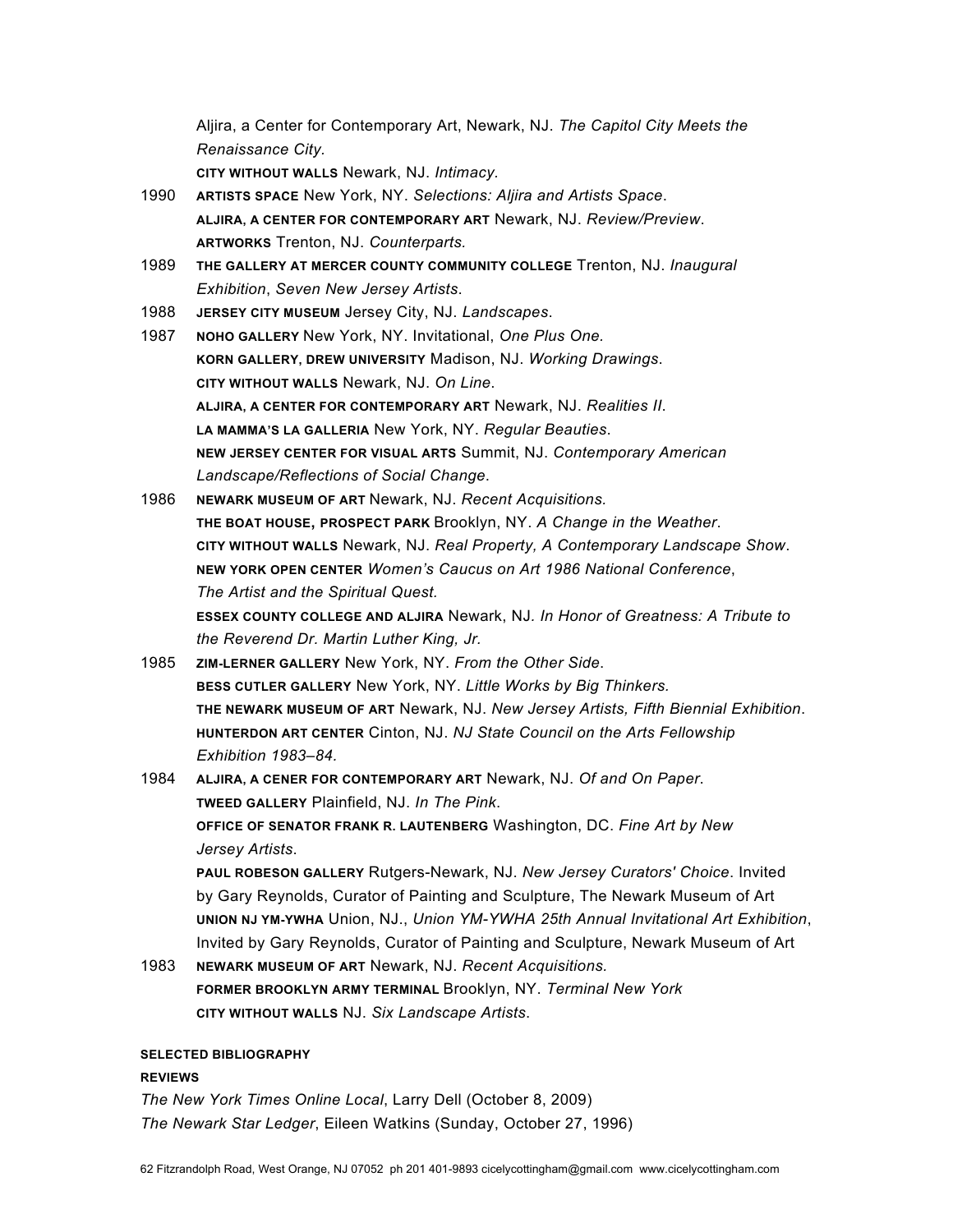*Review*, Frederick Ted Castle (October 15, 1996) *Artnet Magazine*, John Mendelsohn (October 15, 1996) *The New York Times*, Barry Schwabsky (NJ, Sunday, September 29, 1996) *The Newark Star Ledger,* Eileen Watkins (Sunday, March 24, 1996) *The New York Times*, Vivien Raynor (NJ, Sunday, March 17, 1996) *New Art Examiner*, Jude Schwendenwein (May, 1995) *The Newark Star Ledger*, Eileen Watkins (Sunday, May 7, 1995) *The New York Times*, Vivien Raynor (NJ, Sunday, March 26, 1995) *The Newark Star Ledger*, Eileen Watkins (Sunday, July 2, 1994) *The New York Times*, William Zimmer (NJ, Sunday, June 5, 1994) *The New York Times*, Vivien Raynor (NJ, Sunday, March 6, 1994) *The New York Times*, Vivien Raynor (NJ, Sunday, June 21, 1992) *The New York Times*, Vivien Raynor (NJ, Sunday, July 21, 1991) *The New York Times*, Vivien Raynor (NJ, Sunday, June 16, 1991) *The New York Times*, William Zimmer (NJ, Sunday, November 26, 1989) *The New York Times*, Vivien Raynor (NJ, Sunday, June 5, 1988) *The Newark Star Ledger*, Eileen Watkins (Sunday, November 29, 1987) *The New York Times*, Vivien Raynor (NJ, Sunday, November 22, 1987) *The New York Times*, William Zimmer (NJ, Sunday, September 13, 1987) *The Newark Star Ledger*, Eileen Watkins (Thursday, March 26, 1987) *The New York Times*, Vivien Raynor (NJ, Sunday, March 15, 1987) *The New York Times*, William Zimmer (NJ, Sunday, March 12, 1985) *The New York Times*, William Zimmer (NJ, Sunday, December 16, 1984) *The Newark Star Ledger*, Eileen Watkins (Sunday, August 12, 1984)

#### **CATALOGS**

- —*Cicely Cottingham | Victor Davson: Book of Hours/Ours*, Published by Milne Library, State University of New York, Geneseo, 2021
- —*100 New Jersey Artists Make Prints*, Rutgers Center for Innovative Print and Paper, New Brunswick, NJ, 2002
- —*New Jersey Arts Annual*, New Jersey State Museum, Trenton, NJ, 1999
- —*New Jersey State Council on the Arts Fellowship Exhibition 1991–95*, The Noyes Museum, Oceanville, NJ, 1996
- —*Markings, A Drawing Invitational*, Mercer Gallery, Rochester, NY, 1995
- —*New Jersey Arts Annual*, New Jersey State Museum, Trenton, NJ, 1994
- —*New Jersey Arts Annual*, The Montclair Art Museum, Montclair, NJ, 1991
- —*Selections, Aljira and Artists Space*, Artists Space, NYC, 1990
- —*Counterparts*, Artworks/Trenton, Trenton, NJ, 1990
- —*Inaugural Exhibition, Seven New Jersey Artists*, Mercer County Community College, West Windsor, NJ, 1989
- —*Landscapes*, Jersey City Museum, Jersey City, NJ, 1988
- —*Contemporary American Landscape, Reflections of Social Change*, New Jersey Center for Visual Arts, Summit, NJ, 1987
- —*Realities*, Aljira, a Center for Contemporary Art, Newark, NJ, 1987